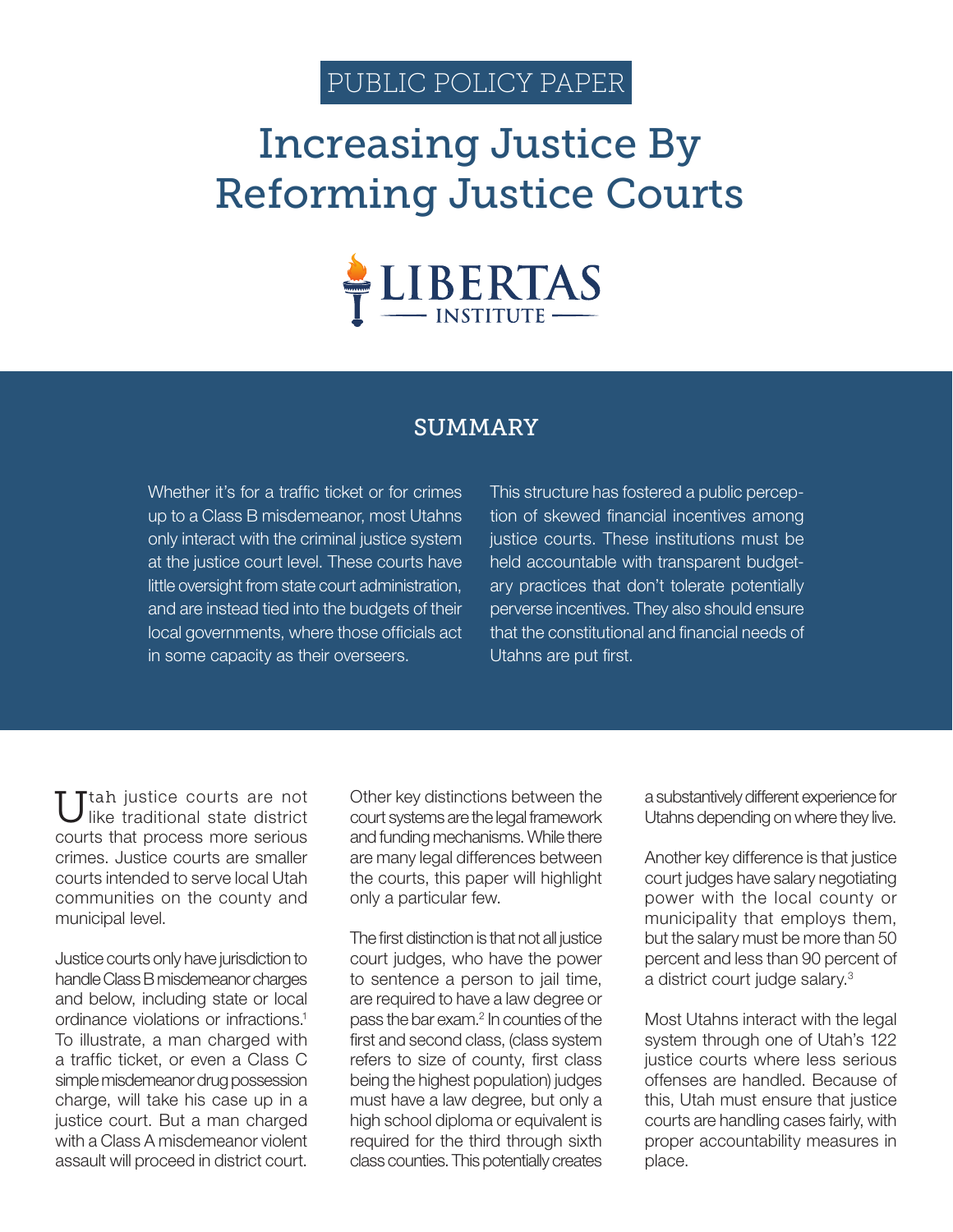#### Revenue

Utah's justice courts bring in 90 percent of the states overall court collections through fines and fees.4 This high percentage, largely due to the amount of traffic tickets processed in justice courts, merits a review of the individual impact of these fines and fees, and a look into the possible perverse incentives of fee collections and case processing.

According to our analysis comparing five years of revenue data from 16 different Utah justice courts, it became clear that revenue impact on local budgets is relatively small. The data didn't show a statewide trend of budget subsidizing, but without proper measures taken, perverse monetary incentives can still thrive under the current regulatory framework of justice courts, especially with judges.

### Justice court judges should always consider an individual's ability to pay.

A University of Utah law review article found, "Justice courts continue to operate under pressure to generate money for their municipalities or counties."5 A justice court's budget is directly tied to a county or municipality budget, which shows why some are skeptical of justice courts and see them as revenue collectors to subsidize local budgets on the backs of Utah residents. The law review points out that due to the connection between the local and court budgets, "[J]udges may be pressured to provide revenue for their cities."6 This claim is difficult to prove with pure data, however.

A report by Governing magazine found some Utah municipalities, in rural areas, had fines and fees comprising at least 10 percent of local budgets—filtered through justice courts.7 But the most likely reason for this high percentage is because in rural areas, local governments have smaller budgets without numerous revenue streams like larger cities and towns.

Justice court judges are able to negotiate their salaries with their presiding local government officials on a yearly basis. And, as the Utah Judicial Council's Task Force on Justice Court reform found, local officials "may be more concerned with expenses and revenue than with judicial independence" causing the basis of pay negotiation to be directly tied to revenue collected.<sup>8</sup> This puts judges and city officials in a particularly tough spot with room for possible corruption.

County and municipal budgetary and salary pressure could impact the amount of fees and fines justice courts assess on individual Utahns. We polled 18 defense attorneys from around the state to find out whether judges are considering an individual's ability to pay when assessing fines and fees, and whether justice courts are proactively offering an alternative to pay with community service credit options.

Thirteen respondents said a judge rarely or never considers the defendant's ability to pay, while four said most do consider, and one said they consider about half the time. Seven attorneys said it's not common for the justice court to consider community service options for a defendant, nine said it was common but only when requested by defense, and two said it was somewhat common.

Utahns have a statutory option to complete community service in lieu of paying a fine, but this data shows it may not be fully utilized in justice courts.9 More troubling is the fact many judges aren't considering a defendant's ability to pay, which is required by law.

## Policy Solutions

To address the perverse incentives that could exist between justice courts and local governments, salaries should be determined by the state at a set amount. This would help ensure that judges don't have to concern themselves with personal liability to subsidize local budgets. The Utah Courts justice court task force recommends setting full time judge salaries as 90 percent of a district court judge's salary with the same benefits.<sup>10</sup>

Judges have a statutory obligation to consider a defendant's ability to pay, but they don't always do so. They should also be proactively offering community service options, especially for indigent Utahns—which can only be determined if the judge considers the defendant's finances. The state should ensure this is properly happening with increased oversight from the Administrative Office of the Courts.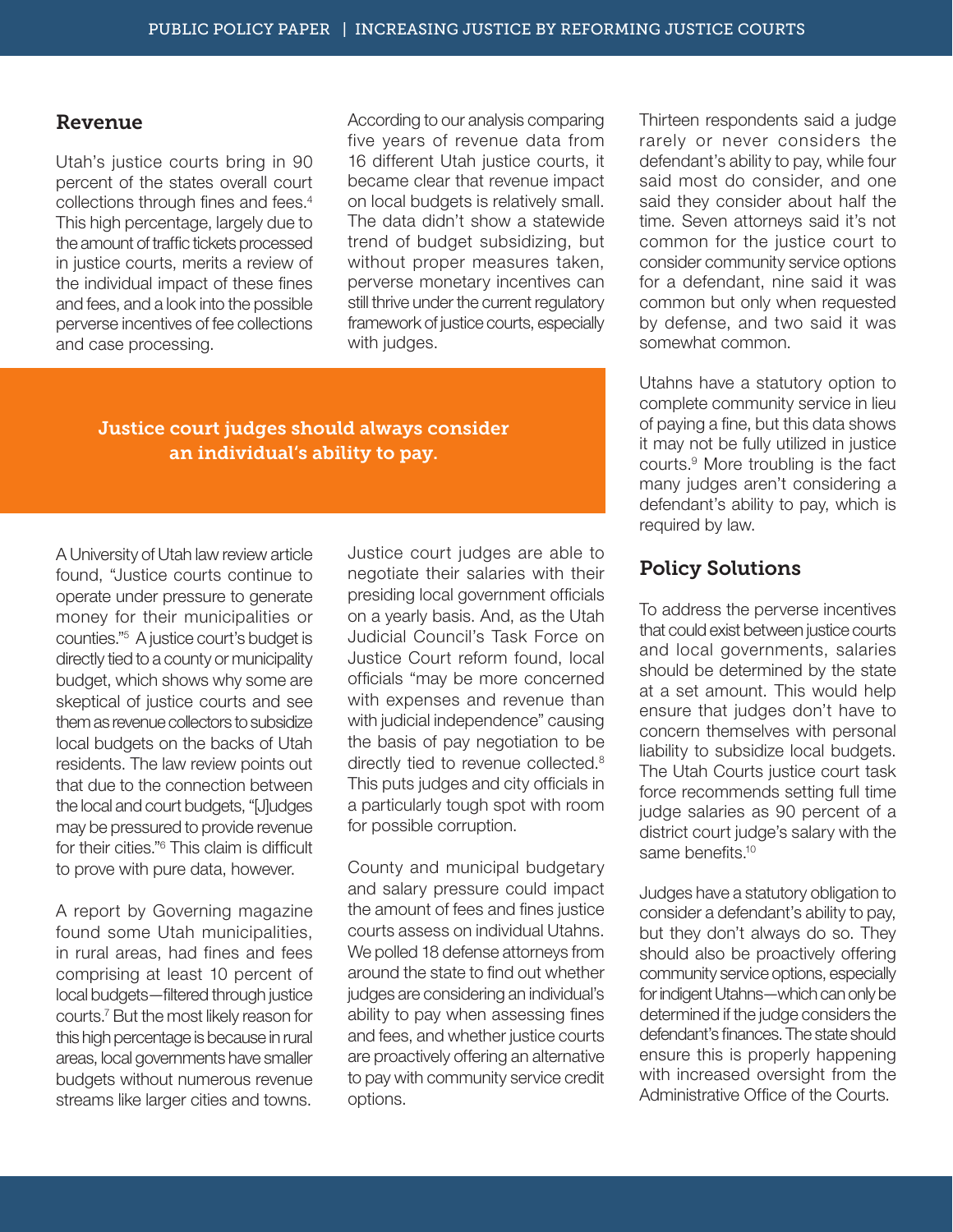One reason community service may not be offered by every judge is a lack of experience or training in this alternative solution. A practical way to fix this is to offer judicial training on how to facilitate community service options and determine indigency. Justice court judges are already required to attend 30 hours of continuing education on an annual basis, and working this in could be feasible.11

This structural change would require shifts in funding, but the ultimate goal would be a more transparent and accountable system that all justice courts are a part of under one statewide umbrella. The AOC could take administrative action when rules are not being followed and provide support and oversight similar to how they function for district courts.

But there are a few necessary steps to take before this happens. A Performance Audit of Court Fines and Surcharges conducted by Utah's Legislative Auditor General found a need for standardizing how courts determine indigency.<sup>12</sup> The state should create a standard for judges to follow, which will make their jobs easier and create fairer outcomes for Utahns.

Restructuring the budget is another step toward a better-operating justice court system in terms of transparency, fairness, and accountability. Courts are a necessary government entity that society relies upon to hold individuals accountable for committing crimes and to allow every person a fair chance to represent themselves when accused of a crime. Yet, some believe it should be a user-based funding system, meaning that those who find themselves in court are also responsible for funding it. This

is not realistic, creates perverse incentives, and is antithetical to the principle that the courts operate for the benefit of every person at any given time—whether they find themselves in court or not.

Fines and fees are—and will likely continue to be—part of the penalty associated with criminal charges. But courts should never be relied upon to make money simply because they have a means to create revenue through court users. This is why there needs to be a decoupling from court revenue and funding. Justice courts should instead be funded by general government funds.

This idea of funding from general taxes rather than based on court specific revenue collection is also recommended by the justice court task force which recommends budgets be standardized by local governments based on weighted caseload. They argue that this mechanism is "consistent with the benefit they provide to the entire community."13 Further, justice courts should no longer be viewed as "making" or "losing" money but rather as a necessary government funded operation just like a school, park, or fire department that are not expected to have users pay for services.

There is not one simple solution to solving the concerns of justice courts. But the solutions proposed above offer a good starting place in order to at least ensure that, from a budgetary perspective, Utahns can be confident that the justice court system is operating fairly and transparently. This method of budget and salary standardization with increased oversight will only help judges be more impartial and ensure penalties of fees and fines fit the specific facts of the case.